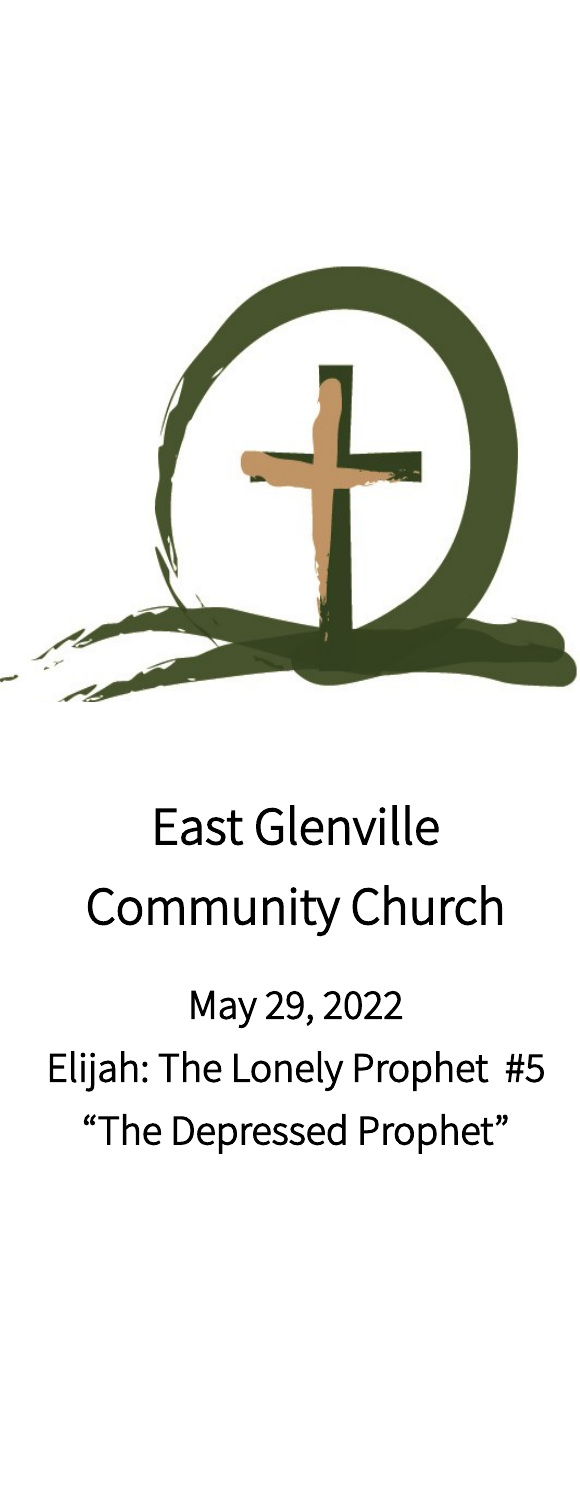

# **Today's Worship Service**

Welcome and Announcements Susan Perregaux Songs of Praise and Worship Morning Prayer and The Communist Communist Bill Switts Jr. Church Dismissed Scripture Reading The Contract Contract Contract Contract Contract Contract Contract Contract Contract Contract Contract Contract Contract Contract Contract Contract Contract Contract Contract Contract Contract Contract Co 1 Kings 19:1-10 Message **Pastor Mitch** "The Depressed Prophet"

Closing Song

Closing Prayer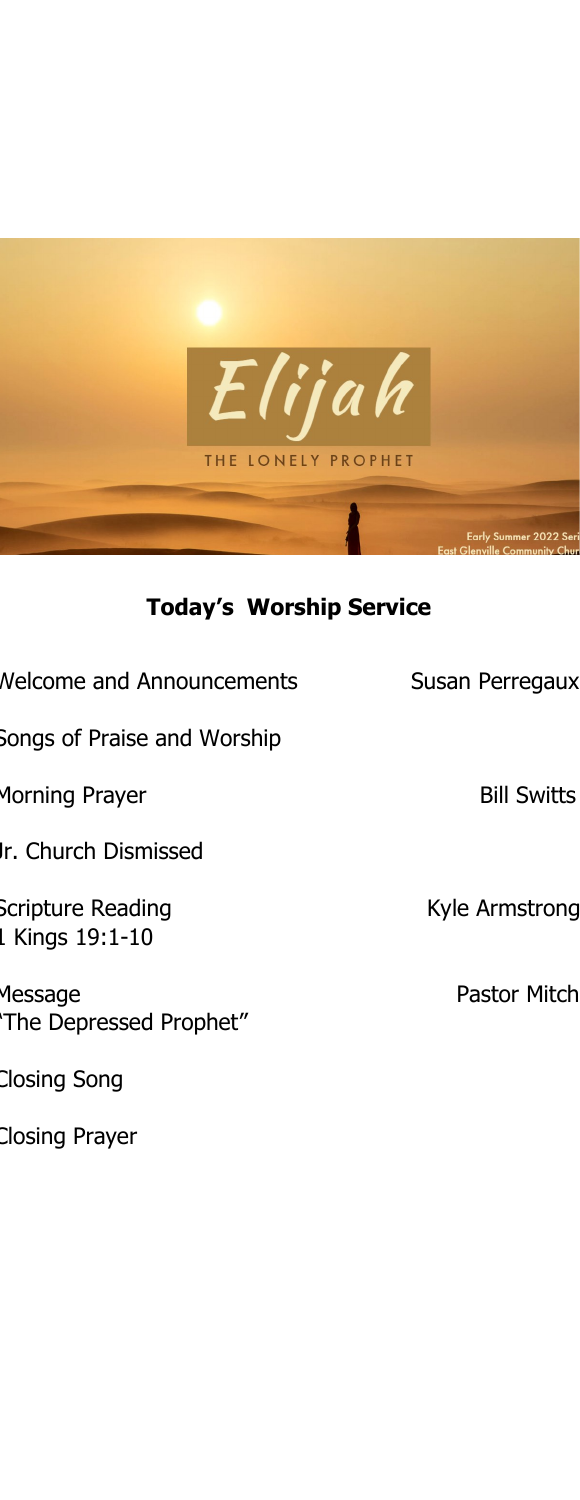#### **VBS 2022! June 27-July 1 9 AM to Noon Registration Forms**

On the central table or on our website

### **Outside Worship**

continues through June, weather permitting

### **Jr. Church**

For children K-5th grade, with age-appropriate Bible lessons, crafts and activities. Children are dismissed to class after the morning prayer. Infant and Toddler rooms are open with caregivers throughout the service.

### **Youth Group**

Wednesdays at 6:30 PM Contact Nick: youthdirectornick@gmail.com

## **Prayer Team Will Be Available** Up front after the service

**Connect!** New to EGCC? Have a prayer request? Want more formation? Fill out a connection card from the central table and drop it in the wood box.

## **Prayer Guide**

**Our Church Ministries** Trustee Board

**Our Church Community, Health Concerns** Rita Bozony

**Our Mission Trip to the Czech Republic**

**Persecuted Christians Around the World** North Korea

**Missionary of the Week Sharon Walker** Serving *International Accelerated Missions* in Berne, NY